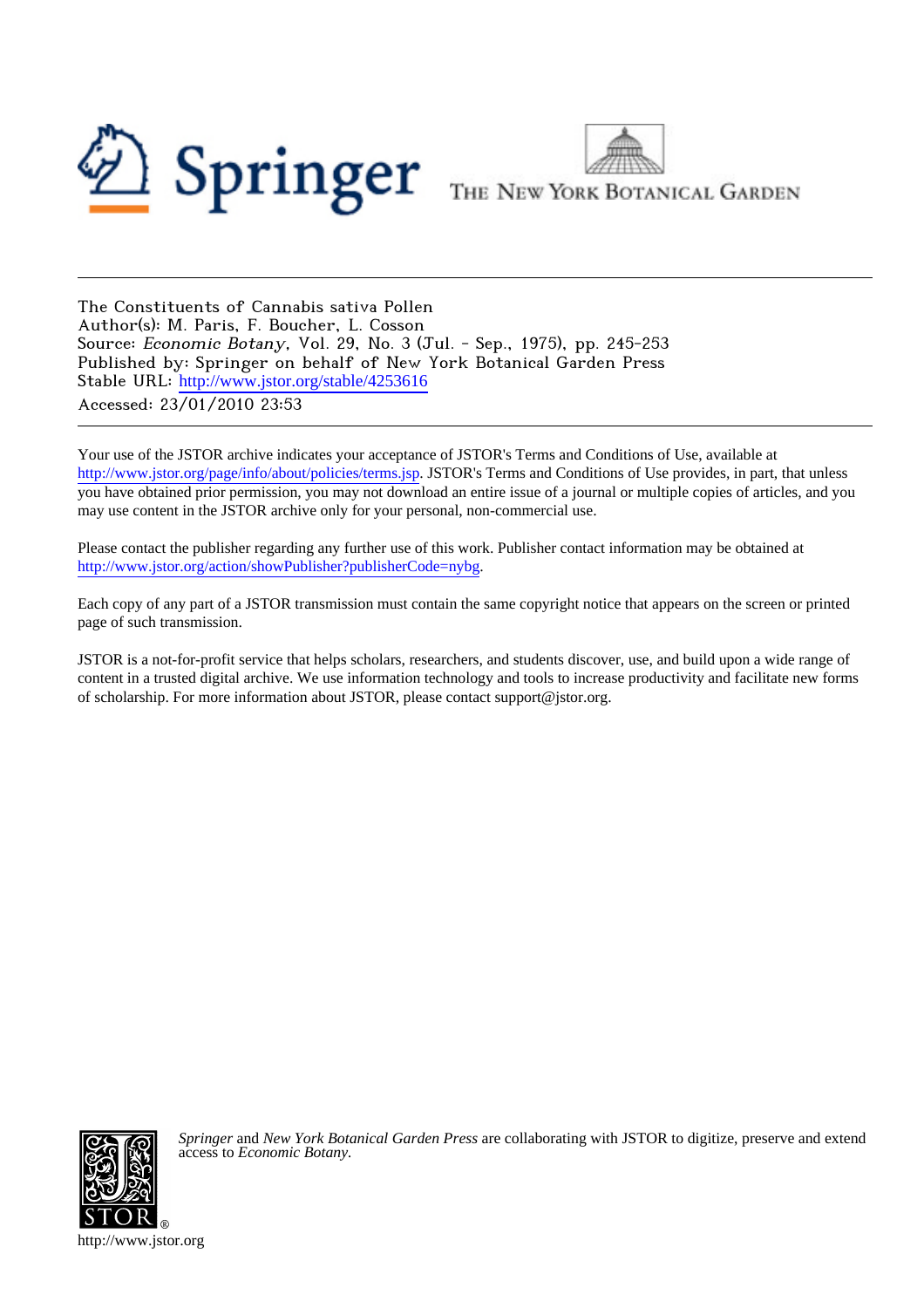# **The Constituents of Cannabis sativa Pollen**

**M. PARIS, F. BOUCHER,l AND L. COSSON\*** 

**This research concerns the study of various constituents, chiefly the cannabinoids and nitrogenous substances of the pollen of Cannabis sativa that had been cultivated under artificial climatic conditions in the C. N. R. S. phytotron at 91 Gif-sur-Yvette, France. It covers principally an examination with qualitative and quantitative analyses of the main cannabinoids found as well as observations on the alkaloids and flavonoids present. The conditioned rooms of the phytotron enabled enough pollen to be produced to carry out these tests.** 

## **MATERIALS AND CONDITIONS OF CULTURE**

**All the experiments were carried out under the entirely artificial conditions of the phytotron where illumination was provided by luminous ceilings consisting of fluorescent tubes and incandescent lamps that gave from 14,000 to 18,000 lux at plant level. The seed was sown in vermiculite and the plants repotted into glass wool (verrane) covered with vermiculite. They were watered for two days in seven with a nutrient solution (Chouard and Tran Thanh Van, 1964) (3) and during the remaining five days received de-ionized water. Seeding was carried out with two lots of Cannabis sativa L. seed2. UNC 255 from South Africa and UNC 258 from Turkey, while the seed beds were submitted to four different temperate regimes with the same lighting and two different lighting regimes at the same temperature. The results are given in Table I.** 

| Daily temperature<br>(° C) | Night<br>temperature<br>(°C) | Illumination<br>(h) | Summary                           |
|----------------------------|------------------------------|---------------------|-----------------------------------|
| 32                         | 12                           | 16                  | $32^{\circ}$ -12 $^{\circ}$ -16 h |
| 22                         | 12                           | 16                  | $22^{\circ}$ -12 $^{\circ}$ -16 h |
| 27                         | 27                           | 16                  | $27^\circ$ -16 h                  |
| 24                         | 24                           | 16                  | $24^{\circ}$ 16 h                 |
| 24                         | 24                           | 9                   | $24^\circ$ -9 h                   |

**TABLE I CULTURAL REGIMES FOR CANNABIS SATIVA L.** 

**'Laboratoire de Matiere Medicale, Facult6 de Pharmacie, Paris, France. Translated from the French text at the request of the C.N.R.S., Paris, by D. K. Jardine. Submitted for publication October 6, 1972.** 

**2 The seed was provided by the United Nations Narcotics Division Laboratory; Director: Doctor 0. J. Braenden.** 

**\* Laboratoire du phytotron. C.N.R.S. 91. 190 Gif-sur-Yvette et Universite Paris VI-UER 59.**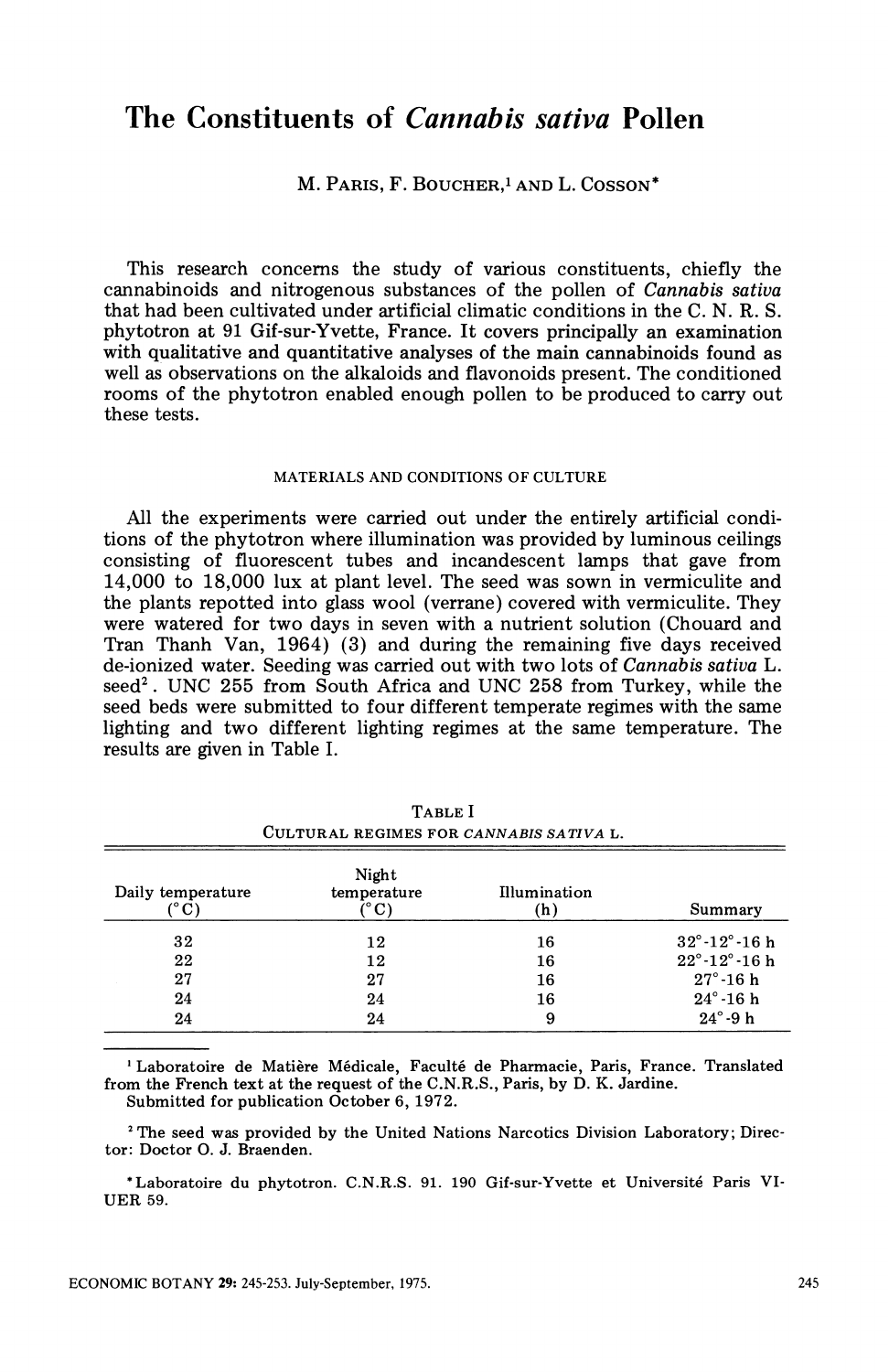

Fig. 1. *Cannabis* UNC 255, 36 days after sowing. On the left:  $24^{\circ}$ C  $-$  9 h (male plant). On the right:  $24^{\circ}$ C  $-$  16 h.



Fig. 2. Cannabis UNC 258, 36 days after sowing. From the left to the right:  $24^{\circ}$ C  $-$  9 **h** (male plant); 24°C - 9 h (female plant); 24°C - 16 h.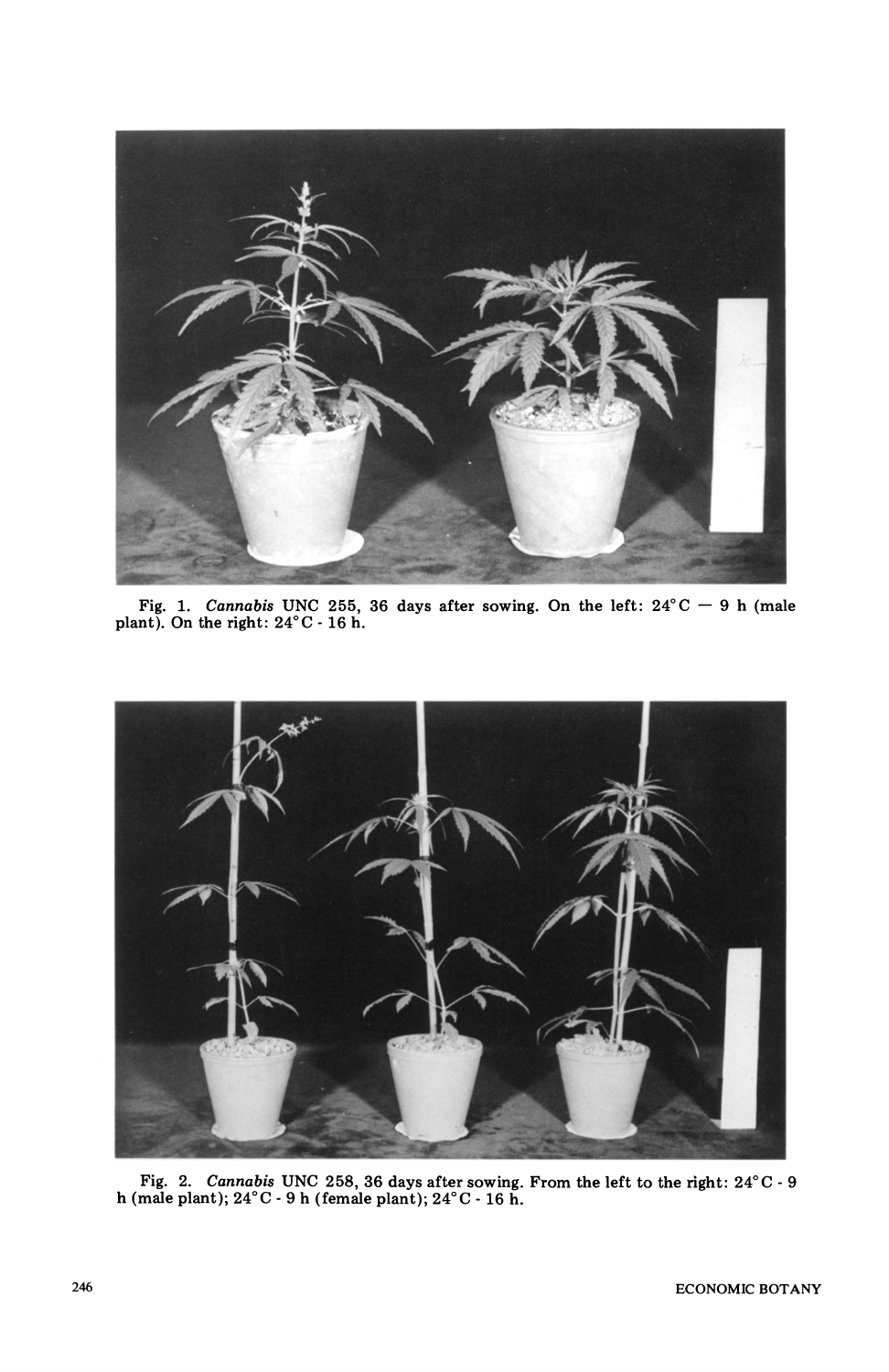

**Fig. 3. Thin-layer chromatography of the pollen. Silica gel precoated plates; Solvent:**<br>**hexane-dioxane 4:1 v/v; visualization by fast blue salt B. THC =**  $\triangle$ **<sub>9</sub> -THC; UNC 250 = reference sample from U.N. T, purple Rf 0.40; CBDA orange 0.45; THCA purple 0.55; CBD orange 0.75; THC purple 0.80.** 

**Observations of the growth under the above conditions revealed an early flowering of the male plants subjected to the 9 h daily illumination regime (Figs. 1, 2 and 3).** 

|                                                   | <b>STAGE UNDER 9 h ILLUMINATION</b> |             |
|---------------------------------------------------|-------------------------------------|-------------|
| Particulars                                       | Lot UNC 258                         | Lot UNC 255 |
| Date of flowering: Number<br>of days after sowing | 26                                  | 32          |
| No. of pairs of leaves                            | 5                                   | 6           |
| Av. height of plant (cm)                          |                                     | 8           |

**TABLE II PHYSIOLOGICAL CHARACTERISTICS OF THE FLOWERING STAGE UNDER 9 h ILLUMINATION** 

**The Cannabis would appear to be a short-daylight plant (J. Heslop-Harrison and Y. Heslop-Harrison, 1969) (6). When the 16 h experimental lots were given 10 days at only 9 h illumination, flower buds were observed to have already formed upon the male plants. After the return to the 16 h day an abundant flowering was obtained which enabled pollen to be gathered from each of the lots submitted to the different climatic regimes shown in Table I.**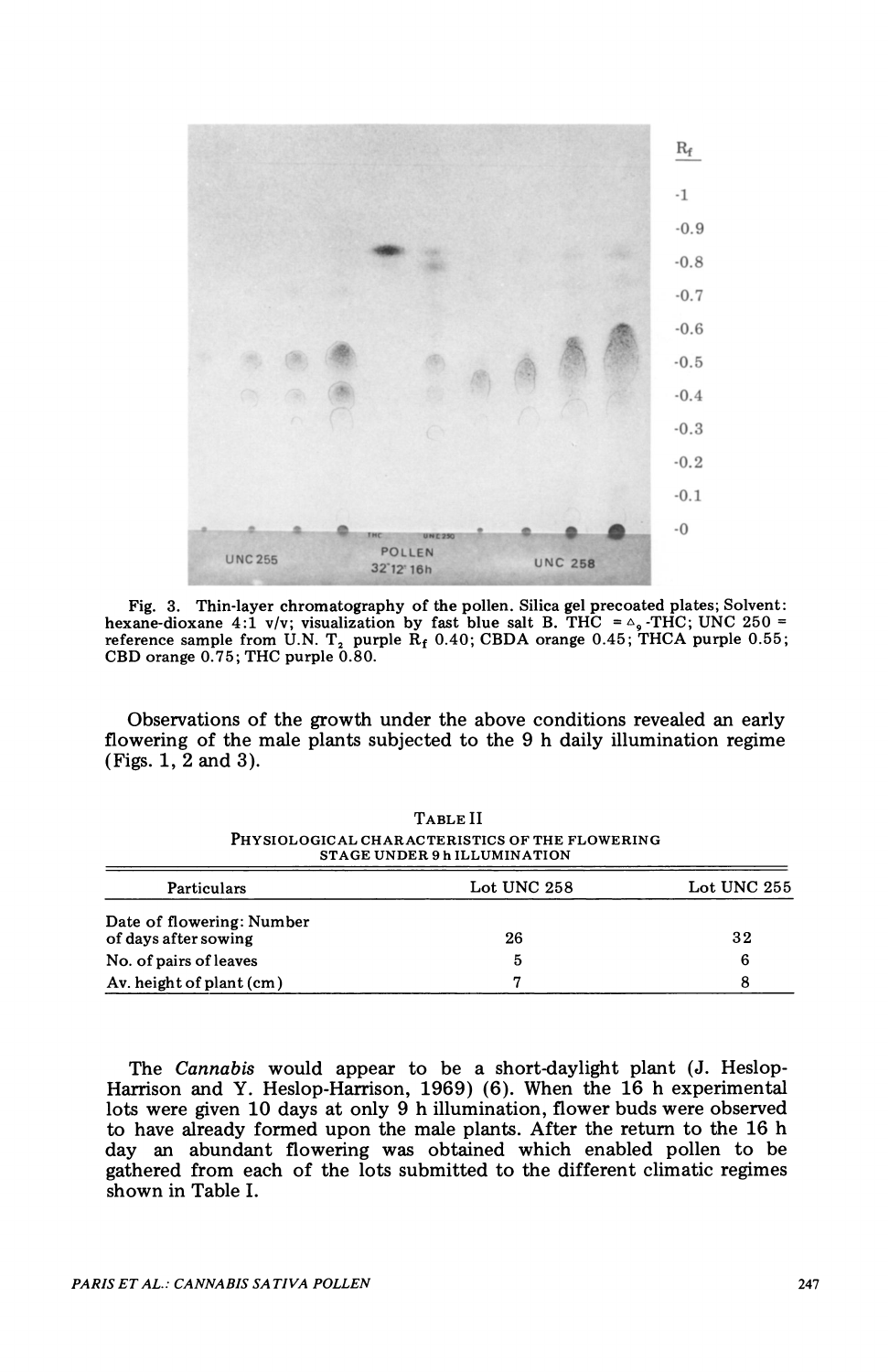**At harvesting this pollen showed the following colour differences:** 

**- lot UNC 255 : pale yellow;** 

**- lot UNC 258 : golden yellow.** 

**Microscopic examination revealed 3 germ pores and an average diameter**  of 45 to  $50\mu$ .

## **TECHNIQUES**

**1. Extraction. The pollen was submitted to an extractive stabilization by boiling in methanol for half an hour; it was then filtered and the residue re-extracted with fresh boiling methanol. The two filtrates were united and concentrated to one half the weight of the pollen treated. The quantities used for the tests varied from 0.20 g to 2 g, giving a final volume of from 0.10 to 1 ml of extract.** 

**2. Analysis of cannabinoids. We employed thin-layer chromatography on silica gel (M. Paris and D. Demesy, 1971) (8), using the methanol extract.** 

**The principal polyphenols were determined by quantitative photodensitometry (M. Paris and G. Faugeras, 1971) (5), using a Joyce-Loebl Chromoscan.** 

**3. Analysis of the alkaloid type compounds. The extractive liquor was purified as follows: evaporated in vacuo below 40?C; taken up in 1% sulphuric acid and filtered; rendered alkaline with ammonia and the nitrogenous compounds extracted with agitation by chloroform which was then evaporated; the dry residue was taken up in a precisely known quantity of distilled chloroform (R. R. Paris and L. Cosson, 1965) (10). This chloroform solution was then deposited with a micropipette as a range of spots on the chosen supports.** 

**Three different solvent systems and two types of support were used successively and systematically: the supports were either silica gel or cellulose layers, the latter proving the more effective; the solvent systems were:** 

**system I: acetone, chloroform and 25% ammonia (160:10:10);** 

**system II: butanol, acetic acid and water (4:1:5);** 

**system III : isobutanol, fuming HCl and water (7:1:2): used with cellulose, this gave the best chromatographic analysis of the extract.** 

**Three detection reagents were used (11):** 

**the Dragendorff reagent (Munier and Dragendorff formula); the Trabert reagent (Saint Firmin, R. R. Paris); potassium iodoplatinate reagent.** 

**4. Analysis of the flavonoids. Thin-layer chromatography on silica gel was used with solvent II. The detection reagent was aluminium chloride used after the layers had been observed by ultraviolet light. With crude methanol extracts, the "cyanidin reaction" was carried out.** 

# **EXPERIMENTAL RESULTS**

# **A. Cannabinoids.**

**1. Qualitative study. This was carried out using the techniques already described. Spraying the chromatograms with blue salt B revealed the presence of cannabinoids of which certain ones were easily identified with the indicators we had: tetrahydrocannabinol (THC) and cannabidiol (CBD).**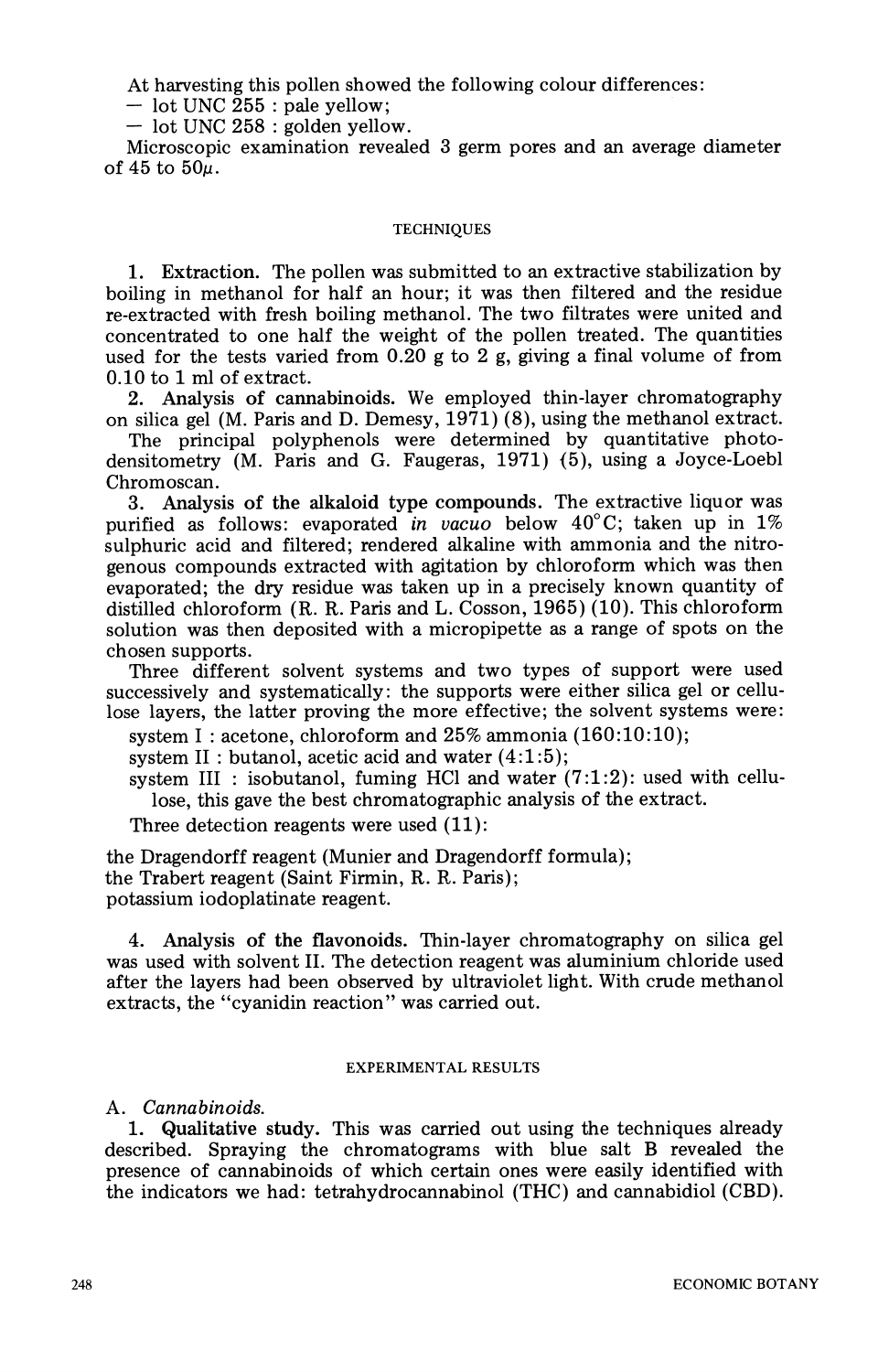Calculating the  $R_f$  of the other spots detected enabled an identification of **the acids of these two compounds: tetrahydrocannabinolic acid (THCA) and cannabidiolic acid (CBDA).** 

**In the extracts of one of the two lots of plants we also observed the constant presence of a spot which is now in course of identification, but**  which we named  $T_2$  and of which the  $R_f$  value is given in Table III which **will be illustrated by Fig. 3.** 

|                | TABLE III<br>QUALITATIVE COMPOSITION OF THE POLLEN<br>OF UNC 255 AND UNC 258 (FIG. 3) |      |                |
|----------------|---------------------------------------------------------------------------------------|------|----------------|
| Pollen UNC 255 | Cannabinoids-colour- $R_f$ *                                                          |      | Pollen UNC 258 |
| $+$ +          | $\Delta$ <sub>9</sub> -THC purple                                                     | 0.80 | ٠              |
| $+ + +$        | THCA purple                                                                           | 0.55 | possible       |
| $\mathbf o$    | CBD orange-yellow                                                                     | 0.75 | faint traces   |
| traces $(?)$   | CBDA orange                                                                           | 0.45 |                |
|                | $T_2$ purple                                                                          | 0.40 | o              |

**\*Rf measured with authentic samples on the chromatograms after double development in the same solvent.** 

**The results showed that whatever the climatic conditions chosen, the pollen from the UNC 255 plants was both qualitatively and quantitatively (as will be seen later) much richer than the pollen from the UNC 258 plants. Furthermore, they confirmed the following characteristics appropriate to each lot that had already been demonstrated in the leaves (M. Paris, 1971) (9):** 

- **the presence mostly of THC and THCA in UNC 255;**
- **the presence of CBD and CBDA in UNC 258.**
- **2. Quantitative study. These results show that:**
- **the highest THC and THCA levels for UNC 255 pollen were obtained at 240C 16 h daily illumination and 50% relative humidity;**
- **the THCA level was in all cases higher than that of THC;**
- **T2 was consistently present and at a higher level than THC under conditions of 32?C 12?C 16 h and 27?C 16 h, but at concentrations lower than THC under the other two regimes.**

**Pollen from UNC 258 was not tested quantitatively because THC was not present and only traces of THCA were occasionally observed. CBDA was the only major constituent of this pollen and showed its maximum concentra-** $\frac{1}{2}$  tion under the  $32^{\circ}$   $12^{\circ}$  16 h regime.

# **B. Alkaloid type substances.**

**These substances were studied by the thin-layer chromatographic techniques already described, the compounds producing the general reactions characteristic of alkaloids having given very clear results (1), (2), (7), (12). The evaluations of the spots appearing on the chromatograms are given in Table V which also shows particulars for the plant at the 7th pair of leaves**  stage and for the male and female flower heads respectively. The  $R_f$  values **are given for system III solvent. The (+) signs show the importance of the**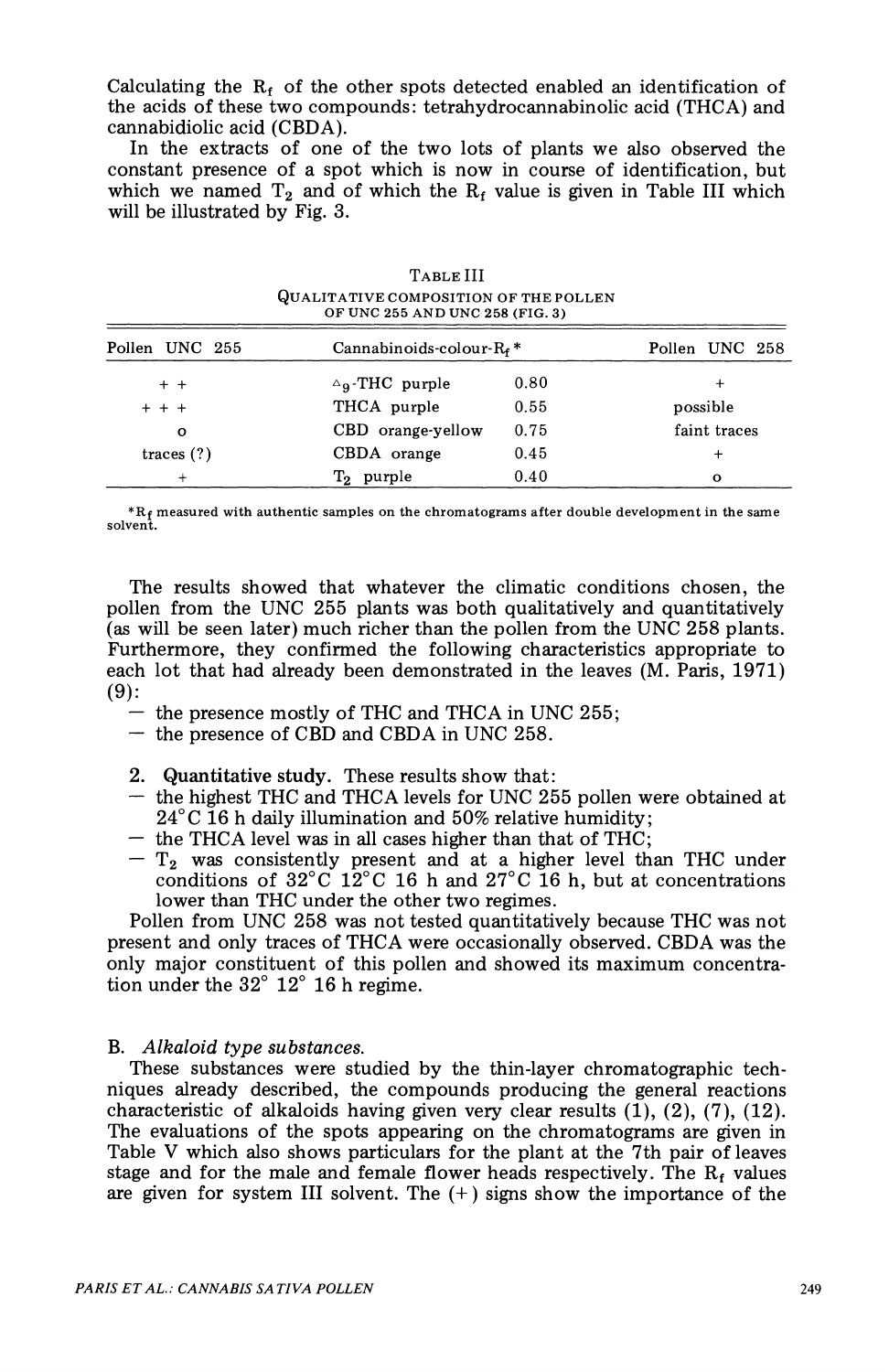|                                                         |                             | ilisulis or analisis or cannalinoidelilisen i in illet oliben or<br>LOT UNC 255 UNDER EACH CLIMATIC REGIME* |                                           |                              |
|---------------------------------------------------------|-----------------------------|-------------------------------------------------------------------------------------------------------------|-------------------------------------------|------------------------------|
| UNC $255$ :<br>Cannabinoids<br>$g\%$ in fresh<br>pollen | $24^{\circ}$ 16 h<br>50% RH | $32^{\circ}$ 12 $^{\circ}$ 16 h<br>$80\%$ RH                                                                | $22^{\circ}$ 12 $^{\circ}$ 16 h<br>80% RH | $27^\circ$ 16 h<br>$80\%$ RH |
| THC                                                     | 0.32                        | ${}_{0.01}$                                                                                                 | 0.06                                      | 0.016                        |
| THCA                                                    | 0.60                        | 0.04                                                                                                        | 0.16                                      | 0.08                         |
| $T_2$                                                   | 0.04                        | 0.028                                                                                                       | 0.023                                     | 0.06                         |

**TABLE IV RESULTS OF ANALYSIS OF CANNABINOIDS PRESENT IN THE POLLEN OF** 

\*The THCA and T<sub>2</sub> levels were calculated by using the ratios  $\frac{\text{THCA}}{\text{THC}}$  and  $\frac{12}{\text{THC}}$  the value of THC having been previously determined.

**spots, after use of the detection reagent, and judged according to the following scale:** 

 $++++$  **and**  $++$  : positive reactions for 20  $\mu$ l of a 1/2 solution;

 $++$  and  $+$ : for 20  $\mu$ l of a very concentrated solution: in the latter case a **distinction must be made between the pollen extracts and the plant extracts.** 

**A very concentrated pollen solution for lot UNC 255 corresponded to 1 g of fresh pollen per 1 ml of chloroform, and for lot UNC 258 to 2 g of fresh pollen per 1 ml of chloroform. The average concentration of the chloroform extracts of the non-flowering and the flowering plants was 15 g of fresh plant per 1 ml of solvent.** 

**The results are entered in Table V.** 

**This analysis revealed substances in the pollen and the different aerial organs of Cannabis sativa L. that were very probably of an alkaloid type. The pollen and aerial parts of UNC 255 appeared to be richer in these substances than those of the same organs of UNC 258. The most favourable climatic**  regime seemed to be 24<sup>°</sup> constant temperature and this also appeared to be **the optimal temperature if the THC content of the pollen was taken into consideration.** 

**In order to complete this study of the nitrogenous compounds of the pollen, we tried a further analytical technique: gas-liquid chromatography using a Girdel apparatus with temperature programming. The operative conditions were:** 

- **stainless steel column 1/8", 1.5 m, 5% SE 52 on gas-chrom Q 80/100;**
- **nitrogen flow: 20 ml min.;**
- programmed temperature of 90<sup>°</sup>C to 250<sup>°</sup>C at the rate of + 10<sup>°</sup>C/min.;
- $-$  temperature of injector 220 $^{\circ}$  C;
- $-$  temperature of detector  $250^{\circ}$ C.

**The chloroform extracts were injected before and after silylation by the BSTFA. This technique proved to be by far the best method of analysis for these products. The analysis of pollen extracts after silylation at pro**grammed temperature between 90° and 250°C enabled us to observe **chromatograms presenting interesting constants. In the first place, there did not appear to be any qualitative difference between the chromatograms of UNC 255 and UNC 258. In both lots there were two dominant peaks: the**  first appeared at  $170^{\circ}$ C and was constantly the most abundant whatever **extract was injected; the second appeared at 190?C. Under the operative**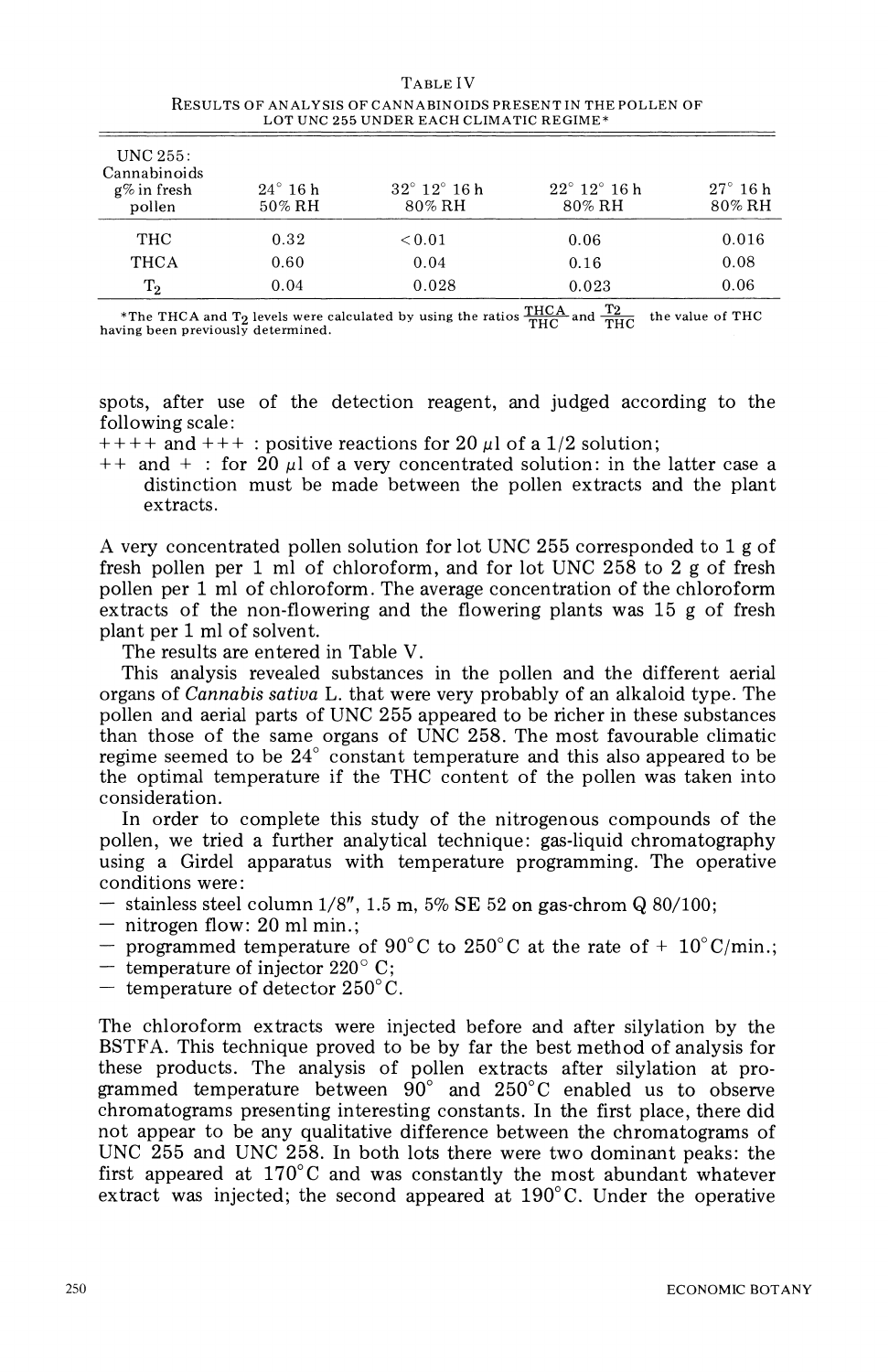| ALKALOID TYPE SUBSTANCES PRESENT IN THE     |                                                                          |                                                                                 |                                                                    |                           | TABLE ${\bf V}$   |                           | POLLEN AND AERIAL ORGANS OF CANVABIS SATIVA L. (USING SOLVENT III AND A CELLULOSE LAYER) |                   |                       |                                          |  |
|---------------------------------------------|--------------------------------------------------------------------------|---------------------------------------------------------------------------------|--------------------------------------------------------------------|---------------------------|-------------------|---------------------------|------------------------------------------------------------------------------------------|-------------------|-----------------------|------------------------------------------|--|
| Analyzed<br>Part                            |                                                                          |                                                                                 | Plant at 7th pair of leaves stage<br>Flower heads: male and female |                           |                   | Pollen: UNC 255           |                                                                                          |                   | Pollen: UNC 258       |                                          |  |
| $\mathbf{p}_t^{\star}$                      | $\begin{array}{c} \text{UNC 255} \\ 24^\circ\ 16 \ \text{h} \end{array}$ | $\begin{array}{c} \text{UNC 258} \\ \text{24}^{\circ} \text{ 16 h} \end{array}$ | UNC 255<br>$24^\circ$ 9 h                                          | UNC 258<br>$24^\circ$ 9 h | $24^{\circ}$ 16 h | $32^{\circ}12^{\circ}16h$ | $22^{\circ}$ $12^{\circ}$ $16$ ${\rm h}$                                                 | $24^{\circ}$ 16 h | $32^{\circ}$ 12° 16 h | $22^{\circ}$ $12^{\circ}$ $16$ ${\rm h}$ |  |
| $0,10 - 0,20$                               |                                                                          |                                                                                 |                                                                    | $+$ $+$<br>$+\n0$         | $+$ $+$           | $+$ $+$                   | $+$ $+$                                                                                  | $+$ $+$           |                       |                                          |  |
| 0,35                                        |                                                                          |                                                                                 |                                                                    |                           |                   |                           |                                                                                          |                   |                       |                                          |  |
| $+$<br>$0,65 - 0,70$                        |                                                                          |                                                                                 | $\begin{array}{c} + \\ + \\ + \\ + \\ \nabla \end{array}$          |                           | $+ + +$           | $+$<br>$+$<br>$+$         |                                                                                          | $+$<br>$+$<br>$+$ |                       |                                          |  |
| $0,80 - 0,90$                               |                                                                          |                                                                                 |                                                                    |                           | $+$ $+$           | $+$ $+$ $+$               |                                                                                          | $+$ $+$           |                       |                                          |  |
| Paris et al.: Cannabis sativa Pollen<br>251 |                                                                          |                                                                                 |                                                                    |                           |                   |                           |                                                                                          |                   |                       |                                          |  |
|                                             |                                                                          |                                                                                 |                                                                    |                           |                   |                           |                                                                                          |                   |                       |                                          |  |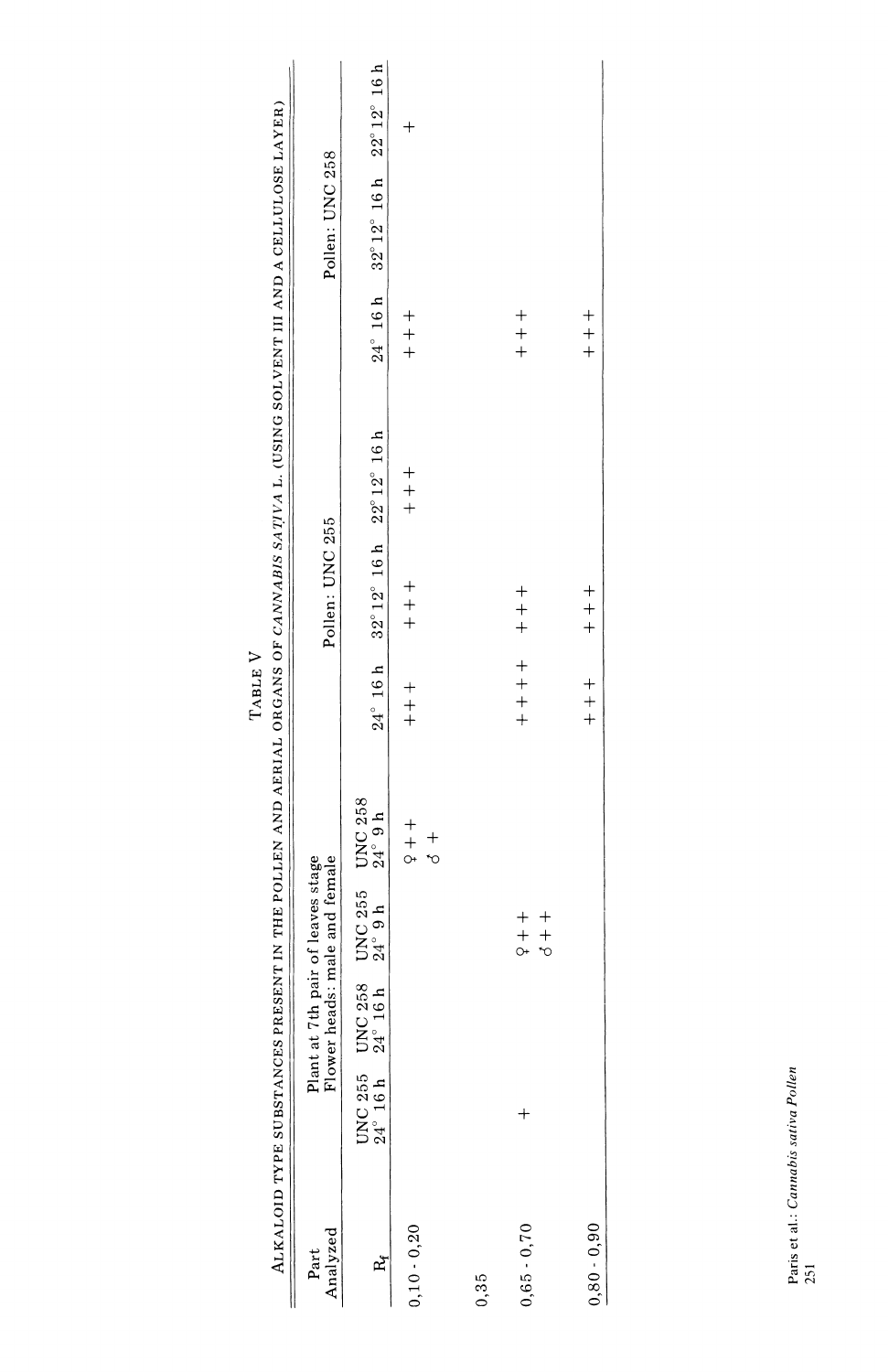**conditions THC appeared between 230?C and 245?C and CBD between**   $220^{\circ}$ C and  $230^{\circ}$ C.

**A similar study of a silyl extract of UNC 250 used as a reference sample in research on Cannabis sativa L. did not invalidate, a priori, the hypothesis that these two peaks were attributable to substances of an alkaloid nature.** 

### **CONCLUSION**

**The pollen of Cannabis sativa L. was rich in cannabinoids and particularly in THC and THCA, the latter being able to be transformed into physiologically active THC. Climatic factors and particularly temperature played an important role, since the THC content at 24?C 16 h was 30 times as great as**  at  $22^{\circ}$ C 12<sup>°</sup>C 16 h.

**Determinations of the phenol compounds in the corresponding flowering heads had not been completed, but those that had been finished showed that**  the optimum content was given by plants cultivated at  $24^{\circ}$ C 16 h.

**The highest concentration of alkaloid type substances was also given under this climatic regime: these substances were different from choline and trigonelline and studies were under way to identify them.** 

**With regard to the flavonoids that were examined by two-dimensional paper chromatography, two principal spots were detected corresponding to two glycosides. After hydrochloric acid hydrolysis two different genins were identified as apigenin and luteolin respectively. These flavone glycosides were also found in the leaves together with several others, and a further study is being made of them the results of which will be published shortly.** 

#### **ACKNOWLEDGMENTS**

**This work has been carried out with the participation of the phytotron laboratories of the C.N.R.S. at Gif and financed in part by INSERM (ATP 15, Contract No. 711 52 815).** 

**Our particular thanks are due to the Scientific and Technical Section (Director: Olav J. Braenden) of the Narcotics Division of the United Nations at Geneva for supplying the seed samples and for their most valuable encouragement; to the Research Institute of Pharmaceutical Sciences and to the Department of Pharmacognosy of the University of Mississippi, without whose support this work could not have been presented.** 

# **LITERATURE CITED**

- **1. Aguar, 0. 24th May, 1971. Examination of Cannabis extracts for alkaloidal components. United Nations Document ST/SOA/SER. S/28.**
- **2. Bercht, C. A. L. and Salemink, C. A. 22nd August, 1969. Recherches sur les principes de base du Cannabis. United Nations Document ST/SOA/SER. S/21.**
- **3. Chouard, P. and Tran-Thanh Van M. 1964. Vernalisation sans refrig6ration par les**  facteurs trophiques de la vigueur, grande luminosoté et niveau élevé de la nutrition **min6rale shez le Geum urbanum L. C. R. Ac. Sc. 259, 4783-4786.**
- **4. Cosson, L. 1972. Influence de 1'eclairement sur la teneur en alcaloides tropaniques des Datura: analyse des processus pouvant en expliquer les effets. D. Sc. thesis. Paris VI.**
- **5. Faugeras, G. and Paris M. 1971. Dosage des t6trahydrocannabinols du Cannabis par densitometrie apres separation par chromatographie sur couche mince. Plantes med. etPhyto., 5, 224-233.**